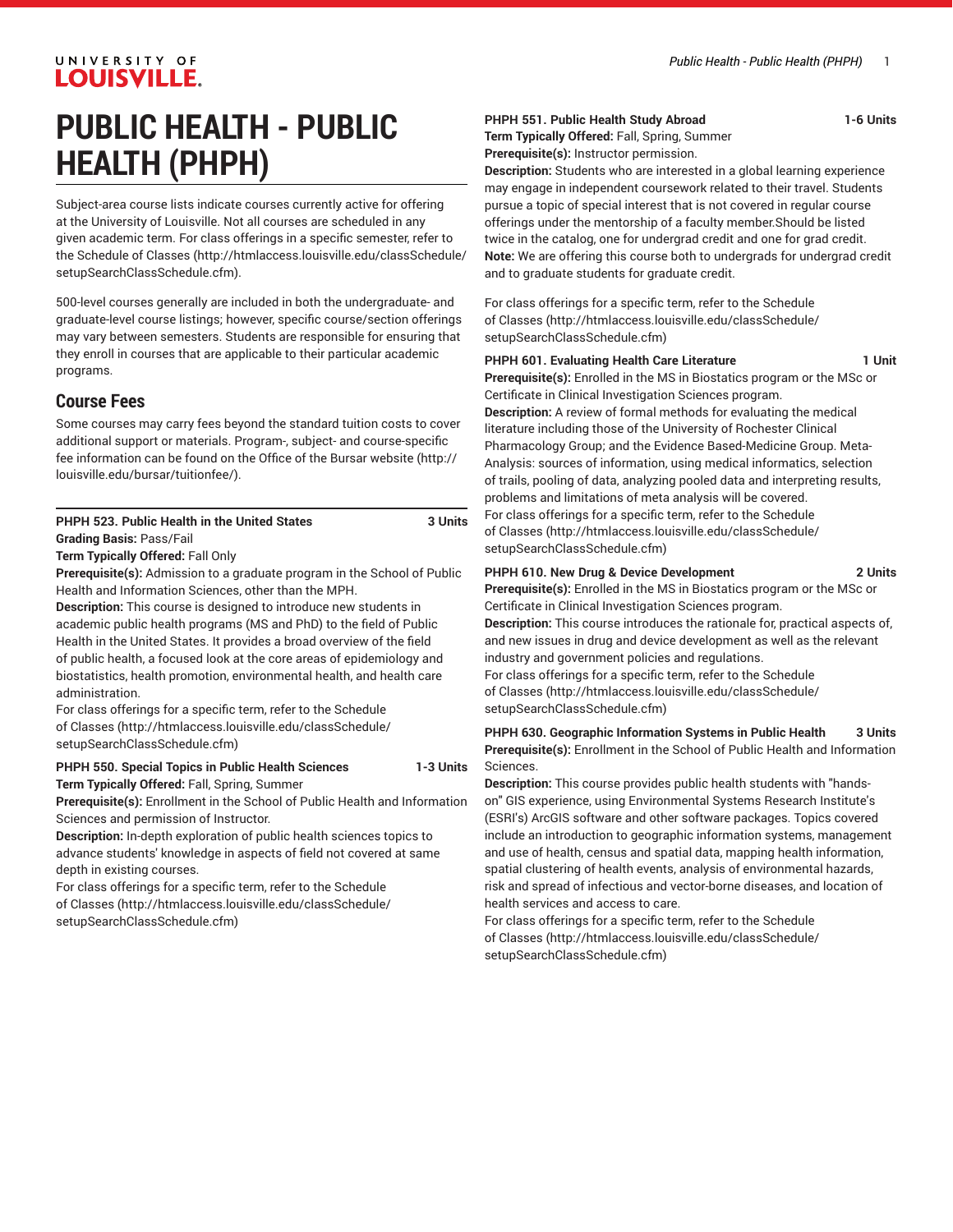#### *Public Health - Public Health (PHPH)* 2

# UNIVERSITY OF **LOUISVILLE.**

#### **PHPH 632. Ethical Conduct of Health Care Research 2 Units**

**Prerequisite(s):** Enrolled in the MS in Biostatics program or the MSc or Certificate in Clinical Investigation Sciences program.

**Description:** This course focuses on key aspects of research ethics, such as codes of ethical conduct, federal regulations, and institutional review boards. Key principles explored include informed consent, privacy, and conflicts of interest. The course also considers special populations, such as cognitively impaired individuals and children; and specialized forms of research, such as genetic research and research utilizing repositories of stored tissue.

For class offerings for a specific term, refer to the [Schedule](http://htmlaccess.louisville.edu/classSchedule/setupSearchClassSchedule.cfm) [of Classes \(http://htmlaccess.louisville.edu/classSchedule/](http://htmlaccess.louisville.edu/classSchedule/setupSearchClassSchedule.cfm) [setupSearchClassSchedule.cfm\)](http://htmlaccess.louisville.edu/classSchedule/setupSearchClassSchedule.cfm)

#### **PHPH 675. Independent Study in Clinical Research 1-3 Units**

**Prerequisite(s):** Enrolled in the MSc or Certificate in Clinical Investigation Sciences program.

**Description:** Course allows students to pursue advanced study with faculty guidance on a topic related to clinical research.

For class offerings for a specific term, refer to the [Schedule](http://htmlaccess.louisville.edu/classSchedule/setupSearchClassSchedule.cfm) [of Classes \(http://htmlaccess.louisville.edu/classSchedule/](http://htmlaccess.louisville.edu/classSchedule/setupSearchClassSchedule.cfm) [setupSearchClassSchedule.cfm\)](http://htmlaccess.louisville.edu/classSchedule/setupSearchClassSchedule.cfm)

# **PHPH 677. Public Health Practice Experience 1 1 1 Unit**

**Grading Basis:** Pass/Fail **Term Typically Offered:** Spring Only

**Prerequisite(s):** Enrolled in the MPH program in the School of Public Health and Information Sciences.

**Description:** The Public Health Practice Experience (PHPE) is designed to bridge the gap between academia and public health practice by providing field experience at a public health-related worksite. Each MPH student identifies a practice site, develops a learning agreement in consultation with the practice site mentor and faculty mentor, works at the site to apply specific public health foundational and concentration competencies, gains experience within the organization, and prepares written and oral reports describing the practice experience.

**Course Attribute(s):** CBL - This course includes Community-Based Learning (CBL). Students will engage in a community experience or project with an external partner in order to enhance understanding and application of academic content.

For class offerings for a specific term, refer to the [Schedule](http://htmlaccess.louisville.edu/classSchedule/setupSearchClassSchedule.cfm) [of Classes \(http://htmlaccess.louisville.edu/classSchedule/](http://htmlaccess.louisville.edu/classSchedule/setupSearchClassSchedule.cfm) [setupSearchClassSchedule.cfm\)](http://htmlaccess.louisville.edu/classSchedule/setupSearchClassSchedule.cfm)

#### PHPH 678. Public Health Practice Experience 2 **1 Unit Grading Basis:** Pass/Fail

**Term Typically Offered:** Fall Only

**Prerequisite(s):** Enrolled in the MPH program in the School of Public Health and Information Sciences.

**Description:** The Public Health Practice Experience (PHPE) is designed to bridge the gap between academia and public health practice by providing field experience at a public health-related worksite. Each MPH student identifies a practice site, develops a learning agreement in consultation with the practice site mentor and faculty mentor, works at the site to apply specific public health foundational and concentration competencies, gains experience within the organization, and prepares written and oral reports describing the practice experience.

**Course Attribute(s):** CBL - This course includes Community-Based Learning (CBL). Students will engage in a community experience or project with an external partner in order to enhance understanding and application of academic content.

For class offerings for a specific term, refer to the [Schedule](http://htmlaccess.louisville.edu/classSchedule/setupSearchClassSchedule.cfm) [of Classes](http://htmlaccess.louisville.edu/classSchedule/setupSearchClassSchedule.cfm) ([http://htmlaccess.louisville.edu/classSchedule/](http://htmlaccess.louisville.edu/classSchedule/setupSearchClassSchedule.cfm) [setupSearchClassSchedule.cfm\)](http://htmlaccess.louisville.edu/classSchedule/setupSearchClassSchedule.cfm)

## **PHPH 679. Public Health Practicum Experience 3 2 Units Term Typically Offered:** Spring Only

**Prerequisite(s):** Enrolled in the MPH in the School of Public Health and Information Sciences and completion of or concurrent enrollment in PHPH 678.

**Description:** The practicum experience is designed to bridge the gap between academia and public health practice by providing field experience at a public health worksite. Each MPH student identifies a practice site, develops a learning agreement in consultation with the practice site mentor and faculty mentor, works at the site to address the components of the learning agreement and to gain experience within the organization, prepares a written characterization of the practice site, and prepares written and oral reports describing the practicum experience. **Course Attribute(s):** CBL - This course includes Community-Based Learning (CBL). Students will engage in a community experience or project with an external partner in order to enhance understanding and application of academic content.

For class offerings for a specific term, refer to the [Schedule](http://htmlaccess.louisville.edu/classSchedule/setupSearchClassSchedule.cfm) [of Classes](http://htmlaccess.louisville.edu/classSchedule/setupSearchClassSchedule.cfm) ([http://htmlaccess.louisville.edu/classSchedule/](http://htmlaccess.louisville.edu/classSchedule/setupSearchClassSchedule.cfm) [setupSearchClassSchedule.cfm\)](http://htmlaccess.louisville.edu/classSchedule/setupSearchClassSchedule.cfm)

#### **PHPH 696. Issues in Public Health 2 Units**

**Prerequisite(s):** Enrolled in the School of Public Health and Information Sciences.

**Description:** This course provides students with several broad topical concepts encountered within the field of public health. It serves as an introductory course, providing a framework upon which to build all other subsequent core courses. It also serves as a venue to introduce students to the five core areas of public health (epidemiology, biostatics, health management and policy, health knowledge, and environmental health) through various presentations and activities.

For class offerings for a specific term, refer to the [Schedule](http://htmlaccess.louisville.edu/classSchedule/setupSearchClassSchedule.cfm) [of Classes](http://htmlaccess.louisville.edu/classSchedule/setupSearchClassSchedule.cfm) ([http://htmlaccess.louisville.edu/classSchedule/](http://htmlaccess.louisville.edu/classSchedule/setupSearchClassSchedule.cfm) [setupSearchClassSchedule.cfm\)](http://htmlaccess.louisville.edu/classSchedule/setupSearchClassSchedule.cfm)